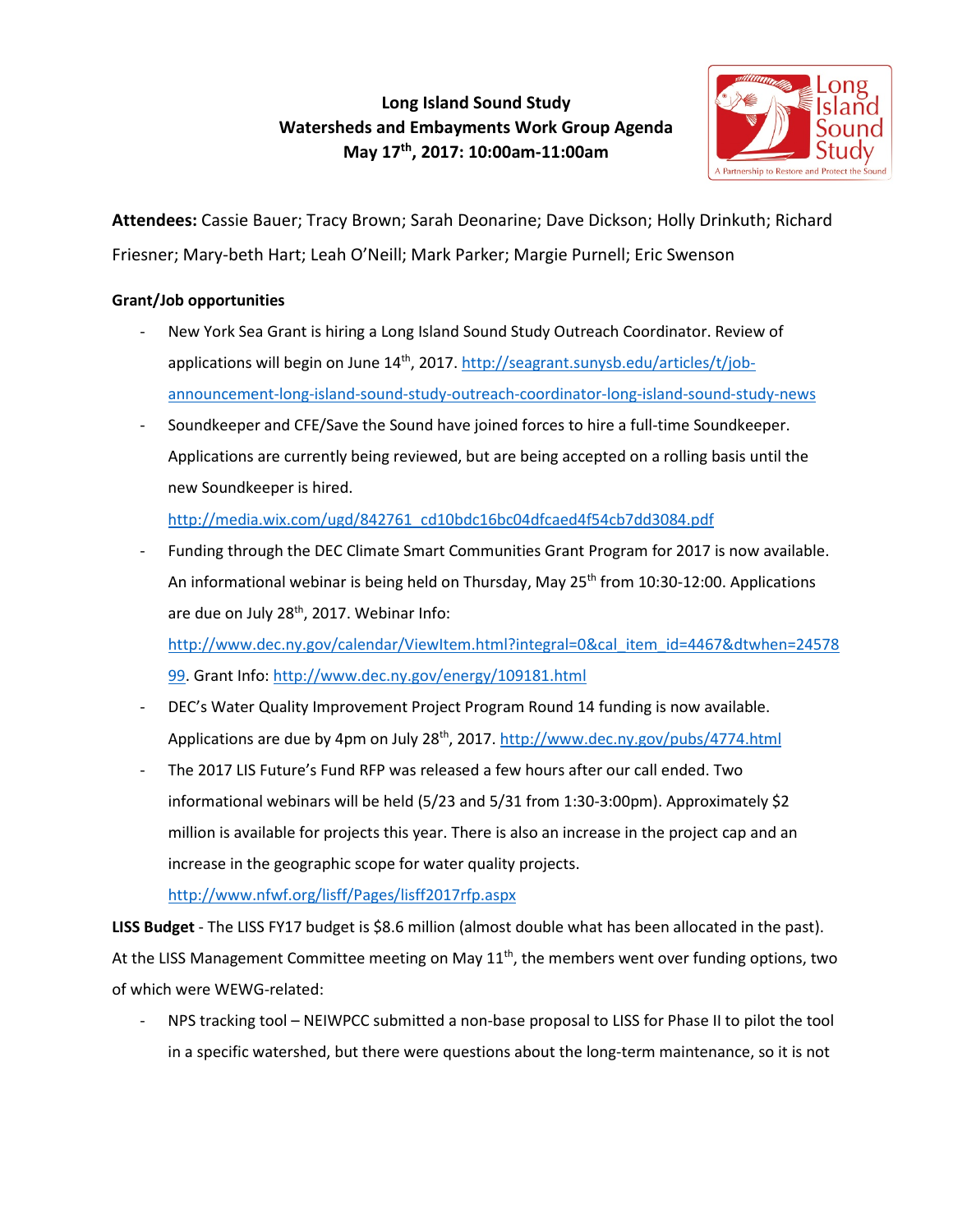being funded this year. There could be an opportunity to build upon work of LINAP, as that will require some sort of tracking.

- NY Impervious Surface Update the 2015 NY portion by UConn CLEAR will be funded in the FY17 budget. This update will help us track two ecosystem targets: impervious cover and riparian buffer extent. CTDEEP has contractual agreement with UCONN to save on over-head, so they will coordinate that grant for a cost-savings. The grant will be about \$55,000.
- Other projects that will be funded in FY17 include:
	- o All Submitted Base Proposals
	- o All submitted non-base proposals, except the NPS tracking tool. This includes: EPA nitrogen Contract for option period phase 2, Western LIS monitoring by IEC, funding for a Bioextraction coordinator, and funding towards a behavior change campaign.
	- o LIS Futures Fund will be increased, the project cap will be increased, and the geographic scope for water quality projects will expand
	- o Forward-funding of staff positions for one extra year. Traditionally, EPA only funded staff for the current year, but there was an agreement at MC to make sure all staff are forward funded for one additional year across all projects. This money will not be used until the next fiscal year, but many projects still go out to that same time frame, so this will ensure that we're fully staffed through the end of those projects.
	- o Funding to DEC for stewardship acquisition on Conscience Bay
	- $\circ$  Support for the CT Blue plan. In addition to this support, CT has a two-year fellow through NOAA and the State that will be working on the Blue Plan.
	- o Support for a next generation eutrophication model. This will include embayments and large river inputs.

## **Nitrogen Strategies**

Long Island Nitrogen Action Plan:

- Suffolk County Septic Improvement Program: This incentive program will provide grants (up to \$11,000 per household) and low-interest financing for homeowners to install new, nitrogenremoving individual/alternative onsite waterwater treatment systems. The program will become operational on July 1<sup>st</sup>.
- The Suffolk County Subwatershed Planning Group is meeting this week and their nitrogen loading model is expected to be completed in early summer.
- Subwatershed planning is underway in Nassau County, spearheaded by SoMAS, SBU.